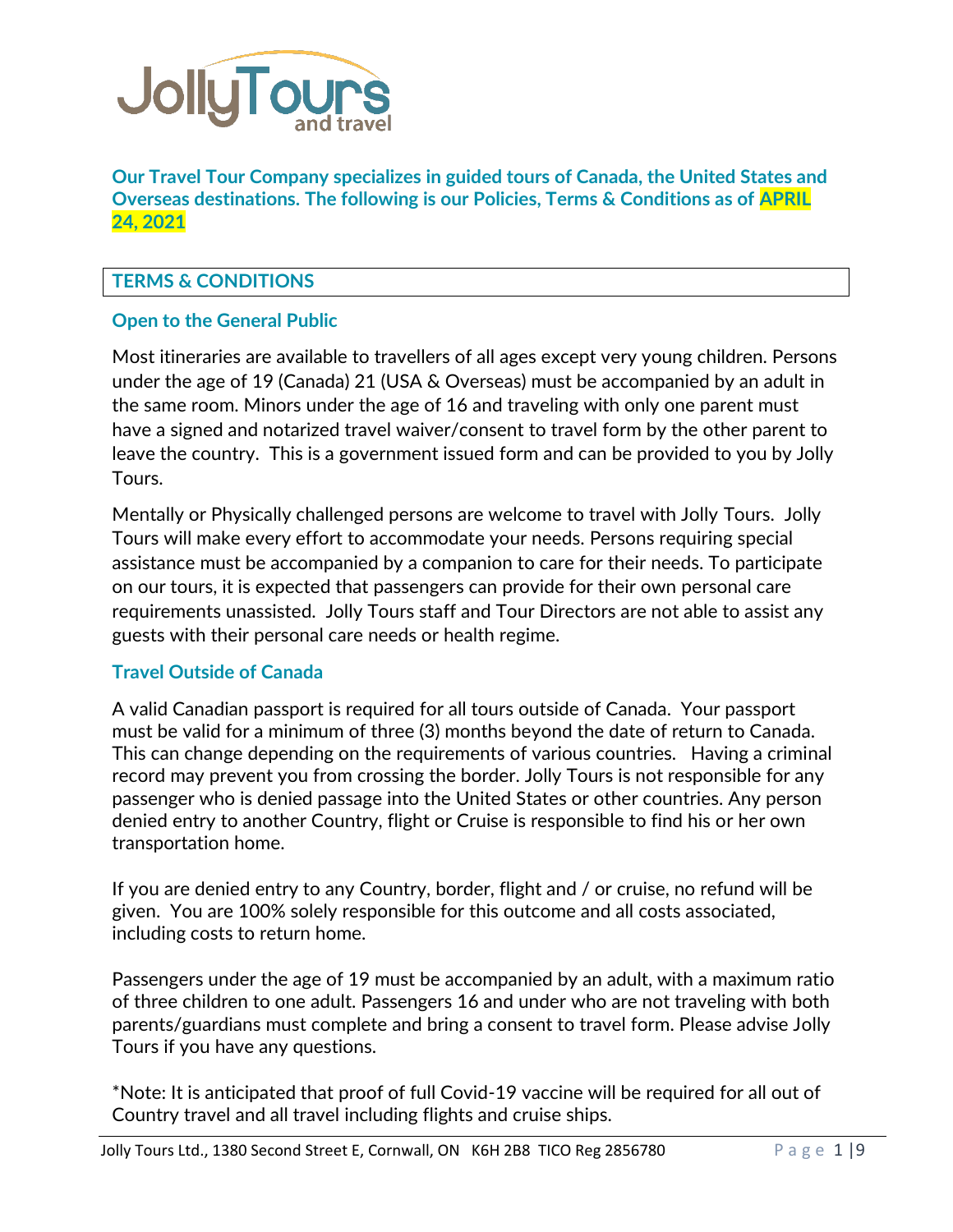

## **Emergency Contact**

Your emergency contact should be able and prepared to assist you in the event you must leave the tour unexpectedly, most commonly due to unexpected medical issues. They should be aware they are your emergency contact, have a copy of your itinerary, as well as a copy of your passport and insurance information.

This individual will be responsible for contacting your insurance company in the case where you and/or your travel companion are unable to do so yourselves and will require these details. Jolly Tours and your Tour Director will also aid you in any way possible. If you would like to add or make a change to who you have listed as your emergency contact, please contact Jolly Tours at least 7 days prior to your trip.

## **Multi Day Itineraries**

Prior to your tour departing, you will be sent a tour package which will contain your detailed itinerary, insurance particulars, *where applicable*, and a complete listing of hotels with phone numbers and contact details. This is sent to each client 2-3 weeks prior to the tour departure date. Note itineraries will be delivered electronically by email only commencing Spring 2021. Luggage tags will be provided by your Tour Director in person upon departure. If you require your tour details to be delivered to you by courier or post, this must be indicated to Jolly Tours at the time of booking. All document delivery outside of electronic / email will incur an additional fee at the time of booking.

## **One Day Itineraries**

For day trips, itinerary details, including inclusions, departure and return times will be identified on your receipt from Jolly Tours at the time of booking. No additional itinerary details will be sent in advance of your day trip.

## **Deposits & Payments**

Reservations will be confirmed only when the required deposit is received as indicated on individual trip descriptions.

Forms of payment we accept are cash, personal cheque, money order, Visa, Mastercard, Debit & Amex. Please note, Jolly Tours staff cannot accept an EFT transfer from you by email or text.

Tour balance due dates are noted by tour program and noted on your receipt from Jolly Tours. If you wish to make interim payments towards your tour leading up to the balance due date, Jolly Tours can accommodate this.

Registrations can still be accepted up to 48 hours prior to tour departing, provided the tour is not sold out, and provided Jolly Tours can secure all components advertised.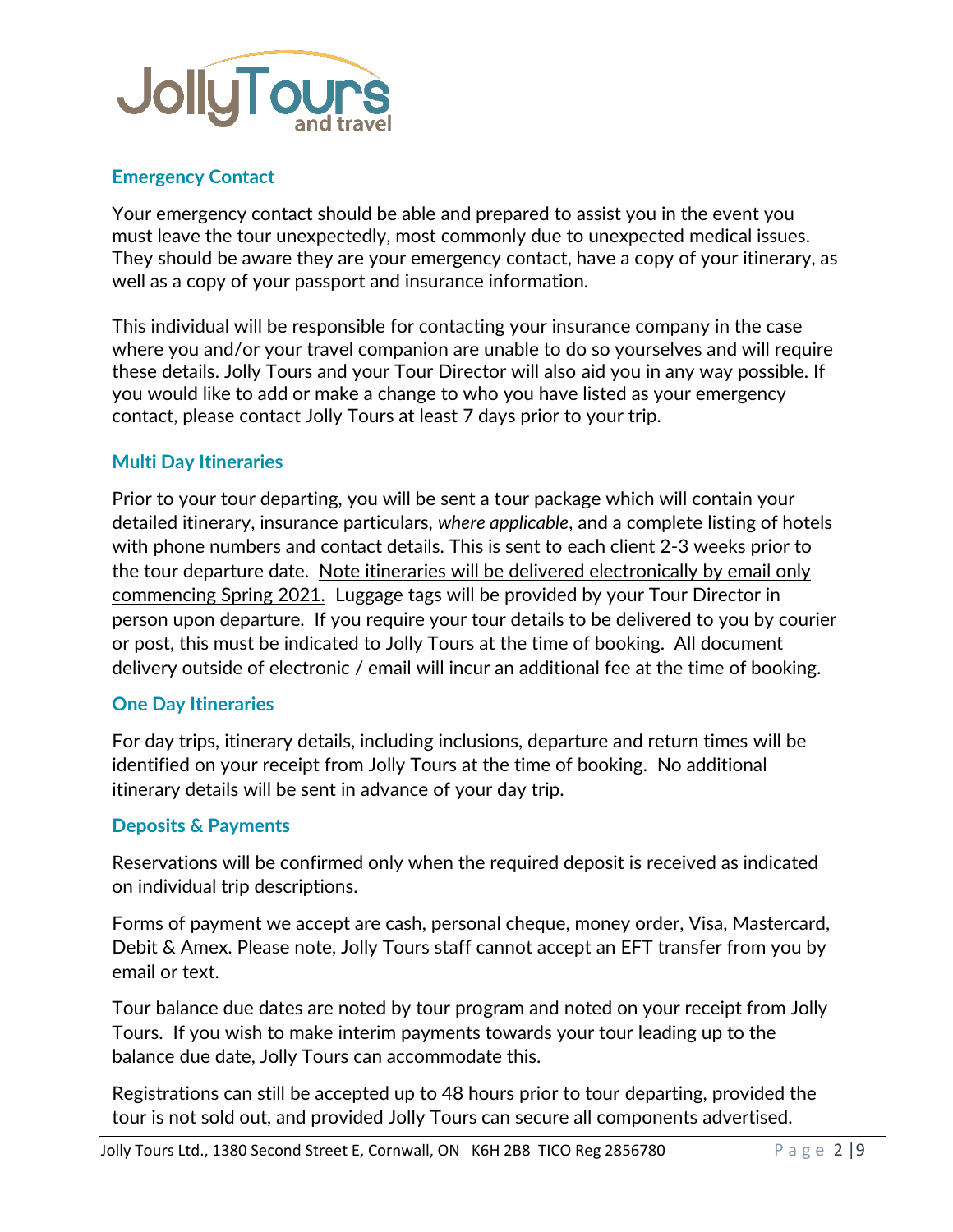

## **Holding Seats and Registrations after Tour Balance Due Dates**

Space cannot be held for you on a tour program indefinitely without the deposit payment. All deposit payments are required within 24 hours of your registration on any tour program.

If you are requesting space on a tour in which the balance due date has come due, full payment is required at the time of registration. If you are requesting to register a tour program that is at a stop sell, meaning all available inventory (rooms, cabins, airfare, etc.) has already been utilized, full payment at the time of request is required. Jolly Tours will then contact all suppliers, events, and venues to secure space, *if available*, to accommodate your reservation. Rates outside of Jolly Tours contract terms are a common expectation when Jolly Tours inventory on any tour program is in a stop sell position. An additional fee may be required to secure your space. This is especially true of any tour programs that involve the use of Airlines and Cruise lines. Should this occur, Jolly Tours will contact you to discuss all fees and options prior to confirming your booking.

## **Tour Prices & Currency**

All tours and services offered by Jolly Tours are in Canadian Dollars. Prices listed are per person based on single, double, triple, or quad occupancy. All taxes where applicable are included and indicated. Prices are based upon costs and conditions at the time of printing  $(Apri 2021)$  and are subject to change.

Please note: Jolly Tours may not be able to guarantee brochure rates after tour balance due date on group tours that include air & or cruise, or if the airline and/or cruise line has recalled space due to sell out position.

Prevailing rates for hotels and theatre or other tickets may apply on some tours for last minute bookings. There are no refunds for un-used components of your tour should you decide not to participate, nor will Jolly Tours alter the structure or pricing of a tour to exclude components you do not wish to include or take part in.

## **Cancellation Charges**

# **List of Charges for Motorcoach only tours of 7 days or less in Canada and United States:**

Up to 60 days before departure – full refund, less a minimum \$50 + HST administration fee per person. 59 days to departure day – 100% of tour price non-refundable

# **List of Charges for Motorcoach only tours of 8 days or more in Canada and United States:**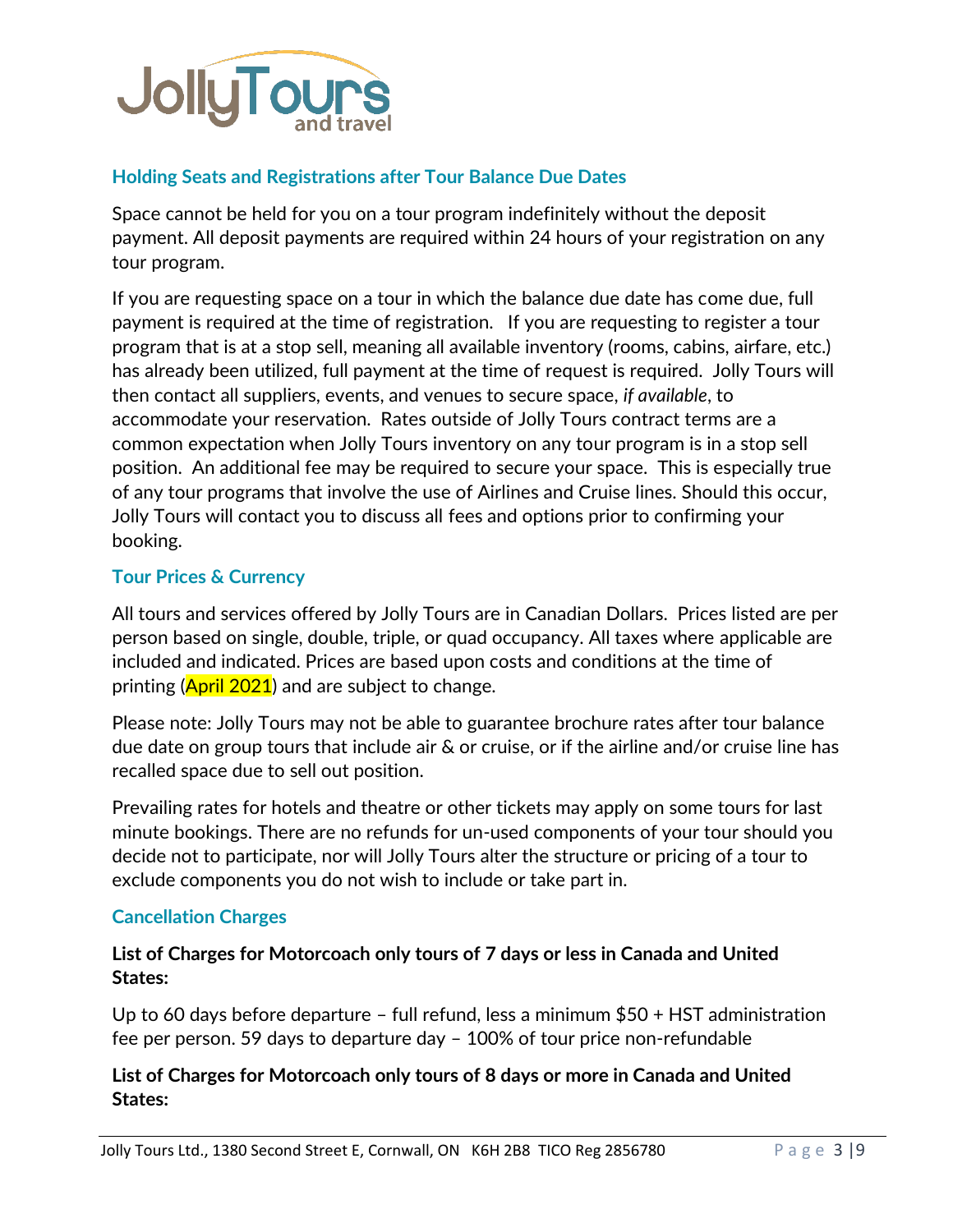

Up to 90 days before departure – full refund, less a minimum \$50 + HST administration fee per person. 89 days to departure day – 100% of tour price non-refundable

# **List of Charges for tours which involve air flights and cruises:**

Up to date of full payment, the charge is non-refundable deposit. From the time of full payment to departure day – 100% of tour price is non-refundable.

## **Day Trips**

At the time of booking, there are two options for protecting your Daytrip purchased at Jolly Tours.

I) For Daytrips costing up to \$149.00, Daytrip protection is available at a cost of  $$10.00 +$ HST per person (\$11.30)

II) For Daytrips costing \$150.00 and over, protection is available at a cost of \$20.00 + HST per person (\$22.60)

Protection purchased above gives you the following coverage:

• Up to 24 hrs. before the trip departure you can make one full name change on your ticket / receipt without administration fees or charges from Jolly Tours. Should the trip be on a Saturday or Sunday, Jolly Tours must be advised officially of this name change by 5:00 pm close on the Thursday prior to the trip. All name changes must be advised to Jolly Tours prior to 24 hours as outlined above, if a person arrives for a day trip who is not registered, they will not be permitted to participate in this trip. No exceptions will be made to this policy.

## **OR**

• Up to 24 hrs. before the trip departure you can cancel your Daytrip for full refund, except for the protection premium without administration fee. If your trip is on a Saturday or Sunday, Jolly Tours must be officially advised of this cancellation by 5:00 pm closing on the Thursday prior to the trip. If your trip is on a Monday, Jolly Tours must be advised officially of this cancellation by 5:00 pm closing on the Friday prior to the trip. No exceptions will be made to this policy. Within 24 hours of departure of your Daytrip, no changes or modifications will be accepted, and your day trip is 100% non-refundable. Should you request and make a name change on your ticket to another person, the terms of this protection do not extend to the newly named person meaning, that newly named person cannot request to be refunded under the terms of this protection policy or name someone else in their place.

Should you not wish to purchase Daytrip protection at the time of registration, your Daytrip is 100% non-refundable from the date of purchase. No name changes, transfer of tickets and / or refunds will be offered. No exceptions will be made to this policy.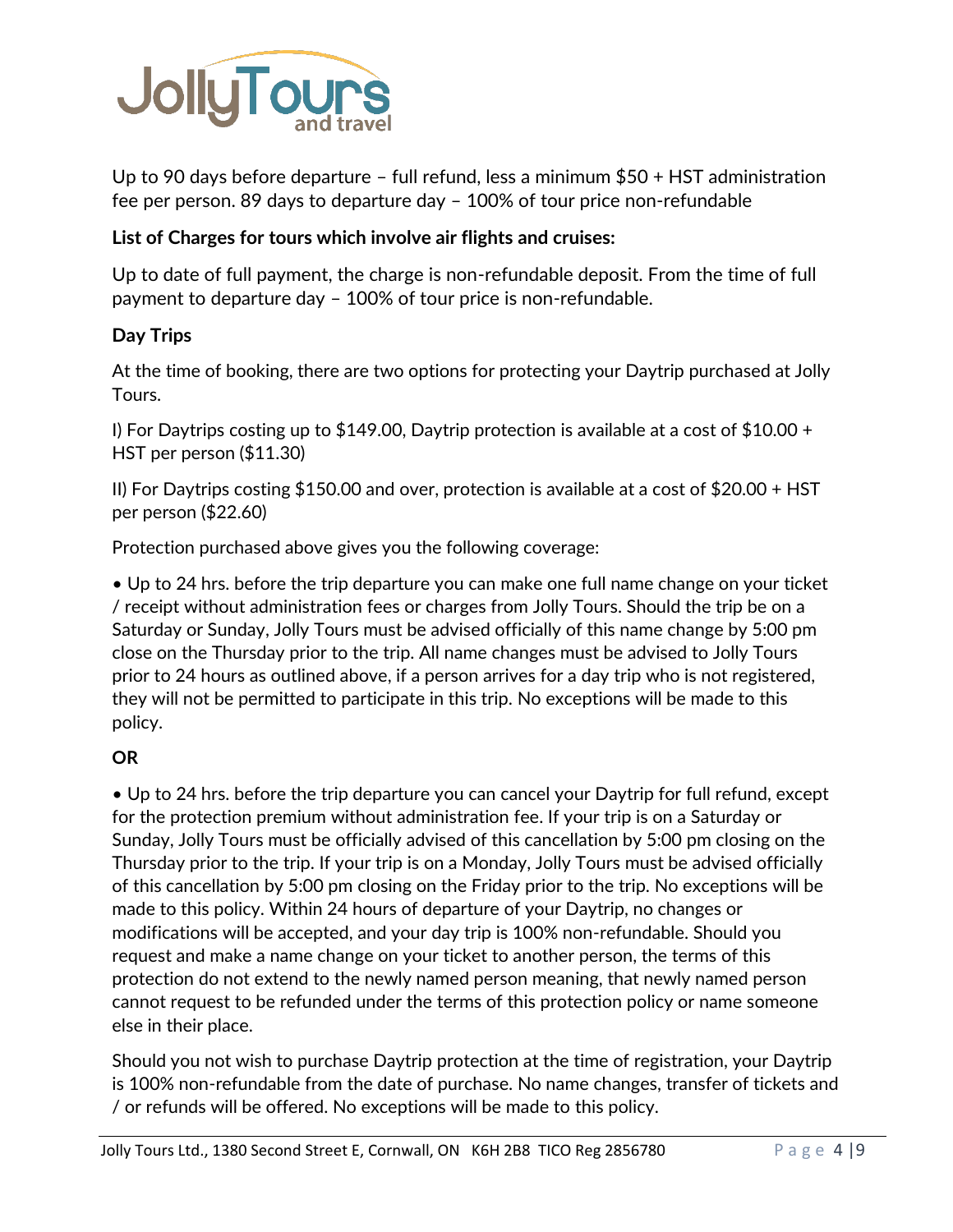

Upon arrival at Jolly Tours office for departure on a day trip, please be prepared to present your photo identification to your Jolly Tour Director before boarding the Motorcoach.

**\* Please note \* For the 2021 & 2022 season, Jolly Tours has looked at every tour individually to determine the maximum flexibility in the refund of deposit. Every tour has noted the refundable deposit date on that tour. We are working with our suppliers to offer the most flexible deposit refund policy as possible while we all work through the challenges of Covid-19 and tourism.**

For independent travel arrangements made through Jolly Tours office, all bookings are subject to cancellation & change fees with Jolly Tours. Suppliers will have additional service fees. You must consult their terms and conditions before making a purchase. Date and/or name changes on flights and /or vacation packages are subject to cancellation and rebooking fees. Cancellation on flights and / or vacation packages will be a minimum fee of \$50.00 per person plus taxes + all applicable Tour Operator fees. Bookings, changes and Cancellations are subject to the terms and conditions of the end supplier providing the travel service.

## **Passenger Conduct**

It is anticipated that all members of a tour departure, both Jolly Tours Staff, Motorcoach operator, hoteliers, events etc. and passengers will conduct themselves in a polite and respectful manner. Any acts of harassment, violence, abusive or aggressive behavior cannot be facilitated or permitted. Any passengers exhibiting this behavior towards their fellow passengers, staff of Jolly Tours Ltd, the motorcoach operator or travel trade partners will be required to leave the tour. Returning home, or the place of origin will be at the passenger's sole expense. If deemed necessary, law enforcement may be involved. No refunds for loss of remaining tour components will be given by Jolly Tours Ltd.

## **Special Requests**

We do our best to accommodate all special requests. All dietary needs are also accommodated. Any special requests such as accessible rooms, adjoining rooms, etc. must be submitted to Jolly Tours by the final payment date. If possible, please inform us, when booking, about any special dietary needs such as gluten intolerance, vegan, food allergies etc.

## **Pick Up Requests**

Jolly Tours endeavors to accommodate all pick up and drop off requests if such request is within the direction of the departing and returning tour. For example, if a tour were heading west of Cornwall to Niagara Falls, pickups could be accommodated along the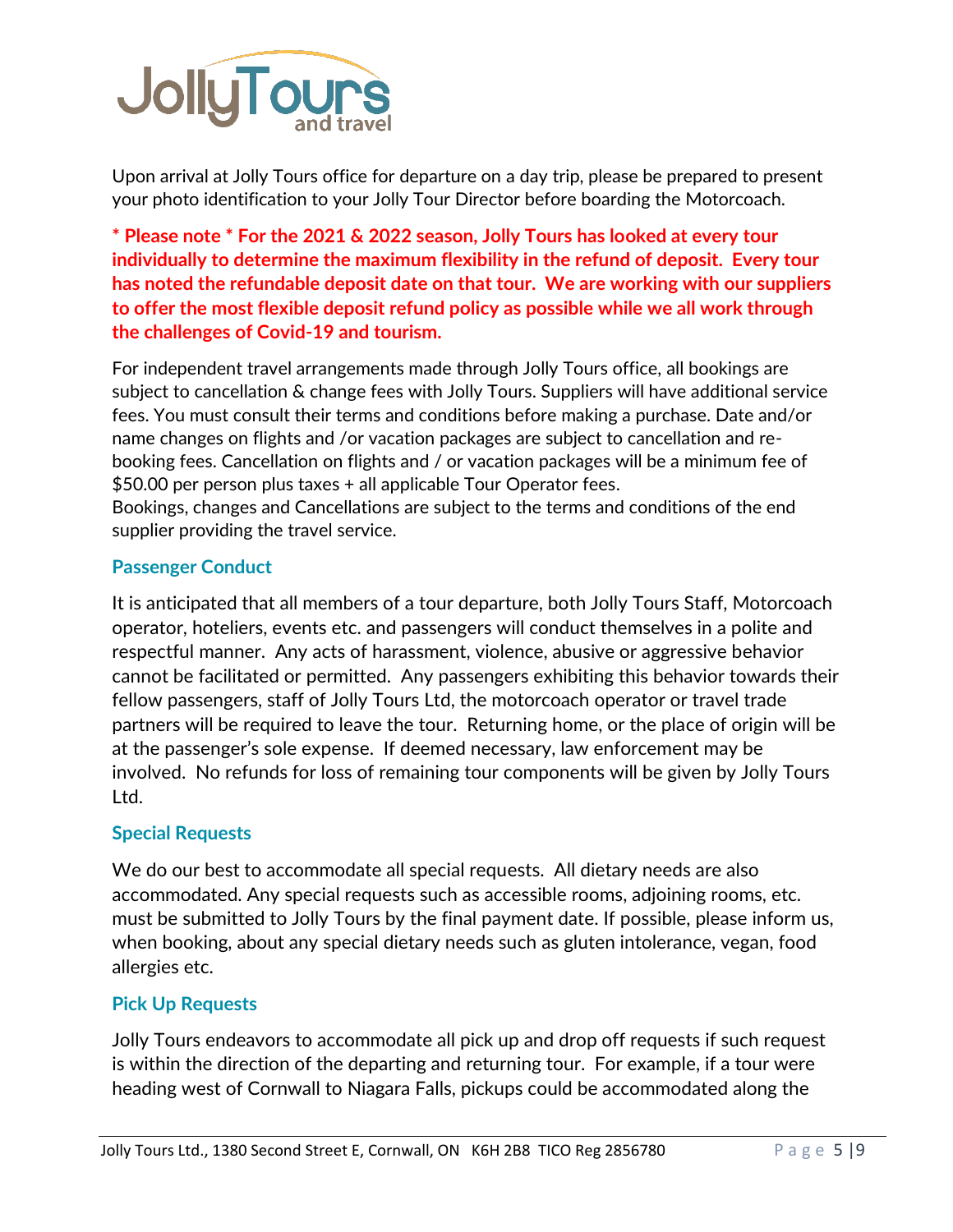

401 west bound region, but not in Ottawa or Montreal. All tours originate and return to Jolly Tours office, located at 1380 Second Street E, Cornwall ON. Please ensure your pickup and / or drop off request is made known to Jolly Tours at the time of registration. Jolly Tours will not be able to accommodate any last-minute requests.

A full list of established pickups and drop off locations is noted on Jolly Tours Website. Jolly Tours does limit the number of stops that are made on every itinerary. You may be asked to coordinate with a pickup location already confirmed on your itinerary. If you were wanting a pickup or drop off location not listed, please advise Jolly Tours and a member of the appropriate department will contact you for discussion.

## **Insurance**

## **Medical**

For your own safety and protection, we strongly recommend that you have adequate medical insurance when traveling outside of Ontario as well as trip cancellation & interruption insurance. Provincial differences in health care coverage exist that could cause an out-of-pocket medical expense for travel even within Canada.

# **Cancellation & Trip Interruption Insurance**

Cancellation & Trip interruption insurance has been included when noted on each tour inclusions details. \*Cancellation Insurance protects your dollars paid should you need to cancel. Interruption Insurance protects you while in travel should your trip be interrupted, and you must return home before you have completed your trip. The terms and conditions of this insurance are specifically outlined in the insurance policy.

You must advise Jolly Tours office within one day (24 hours) after the cause of cancellation occurs otherwise reimbursement may be reduced by the Insurance Company (per the standard caveat of many insurance companies). If you have a preexisting condition, please inquire about your insurance validity at the time of booking. In general, if you have a pre-existing medical condition, your condition must have been stable prior to your registration date for the policy to cover in case of cancellation due to this illness. Insurance options do exist that allow coverage for pre-existing conditions. Please see a Jolly Tours counsellor for assistance in identifying coverage options that may work for you. Cancellation due to illness requires a written Doctors letter.

In the event of cancellation, transfer of monies from one person to another cannot be made. The person who has cancelled must advise Jolly Tours of their cancellation as well as the applicable insurance carrier for refund. If the registrant has a replacement registrant for their booking, the person who is replacing, will need to pay for their tour in full. (See Day Trip Protection for exception to this term)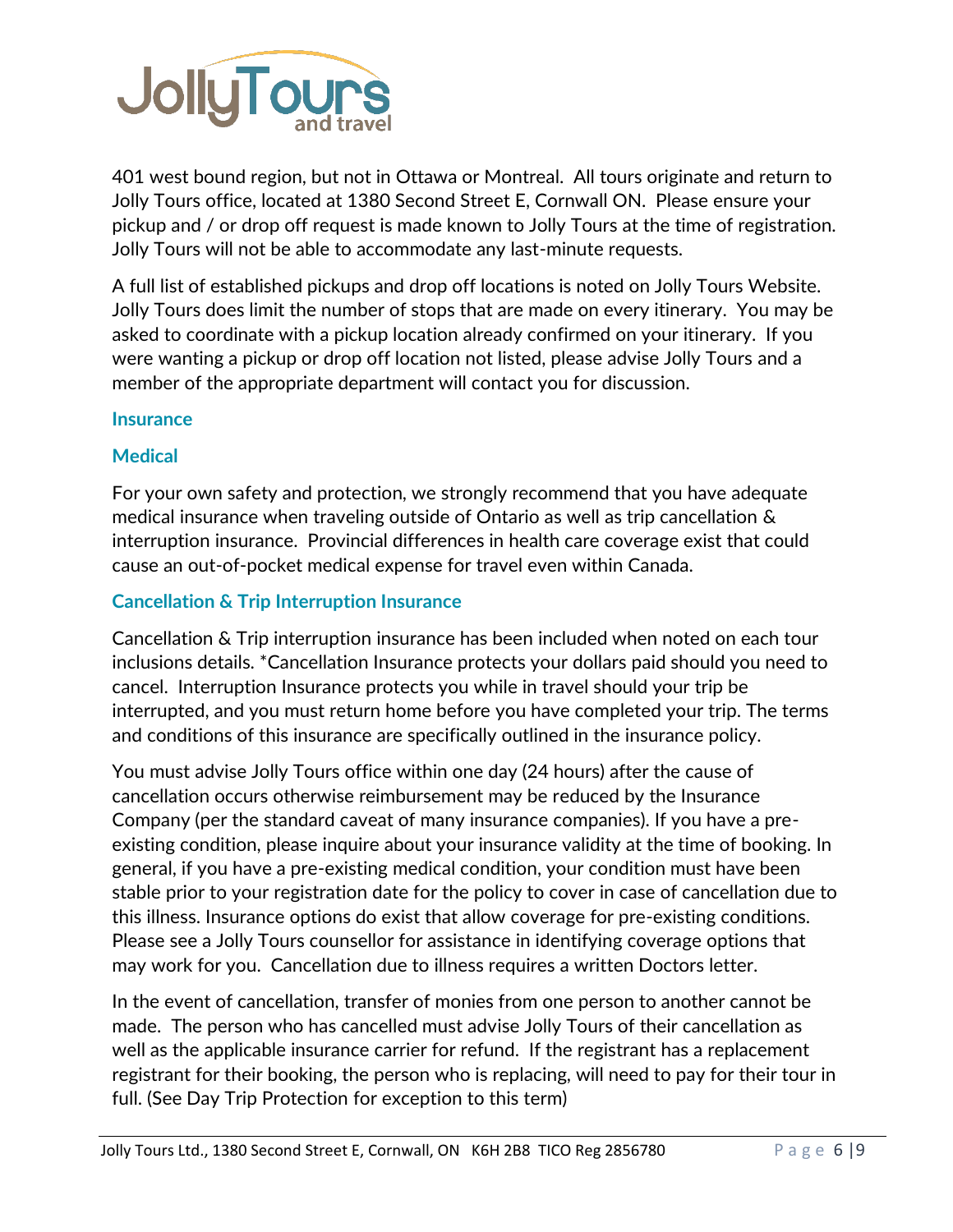

If a person is traveling with a partner whether the registration is that of a Double, Triple or Quad occupancy and a replacement is not found, the remaining travelers will be charged for the change in occupancy.

For example: Two people traveling together find that one needs to cancel, then remaining partner will be charged the difference from double to single. In all instances, Jolly Tours needs to be notified of the cancellation within 24 hours.

There will be a \$50 + HST change fee levied to change room occupation on a deposited registration. \* When Cancellation & Interruption insurance has been included in your tour, it is possible a surcharge may apply on cancellation insurance premium in upper age categories. Jolly Tours has partnered with Manulife Insurance and would be pleased to advise you of the options available to you. Please visit our webpage for more details on insurance options available to you. [www.jollytours.ca](http://www.jollytours.ca/)

# **IMPORTANT NOTE: JOLLY TOURS REQUIRES THAT ALL PERSONS PARTICIPATING ON OUR TOURS OR BOOKING TRAVEL OF ANY KIND WITH OUR OFFICE, HAVE PROPER & ADEQUATE INSURANCE; CANCELLATION & INTERRUPTION AS WELL AS MEDICAL INSURANCE IF APPLICABLE.**

**JOLLY TOURS OFFERS INSURANCE THROUGH MANULIFE INSURANCE. SHOULD YOU DECLINE PURCHASING COVERAGE WITH OUR OFFICE, PROOF OF YOUR OWN INSURANCE COVERAGE IS REQUIRED AT THE TIME OF BOOKING, SHOWING YOUR FULL COVERAGE FOR THE TOUR VALUE APPLICABLE.**

# **JOLLY TOURS RESERVES THE RIGHT TO REFUSE REGISTRATION TO ANY PERSON(S) WHO CANNOT PROVIDE CONFIRMATION OF PROPER AND ADEQUATE INSURANCE COVERAGE.**

# **Force Majeure**

Tour programs as well as independent travel that is unable to operate or commence due to Government Travel Advisories, Acts of God, Terrorism, or any other event due to no fault of Jolly Tours Ltd, will be subject to the terms as listed under Cancellation Charges.

In case of force majeure which renders the execution of the obligations contained in this contract impossible to deliver as agreed, including but not limited to: war or hostility, riot or civil commotion, natural disasters including weather conditions which, in the opinion of Jolly Tours, its agents or the Service Suppliers, render the completion of the contract unsafe, strikes or walk-outs, government embargo, court orders or the adopting of any law and/or other regulation banning or restricting any provision of this contract, Jolly Tours will be considered exempted from liabilities for untimely execution of its obligations under this contract.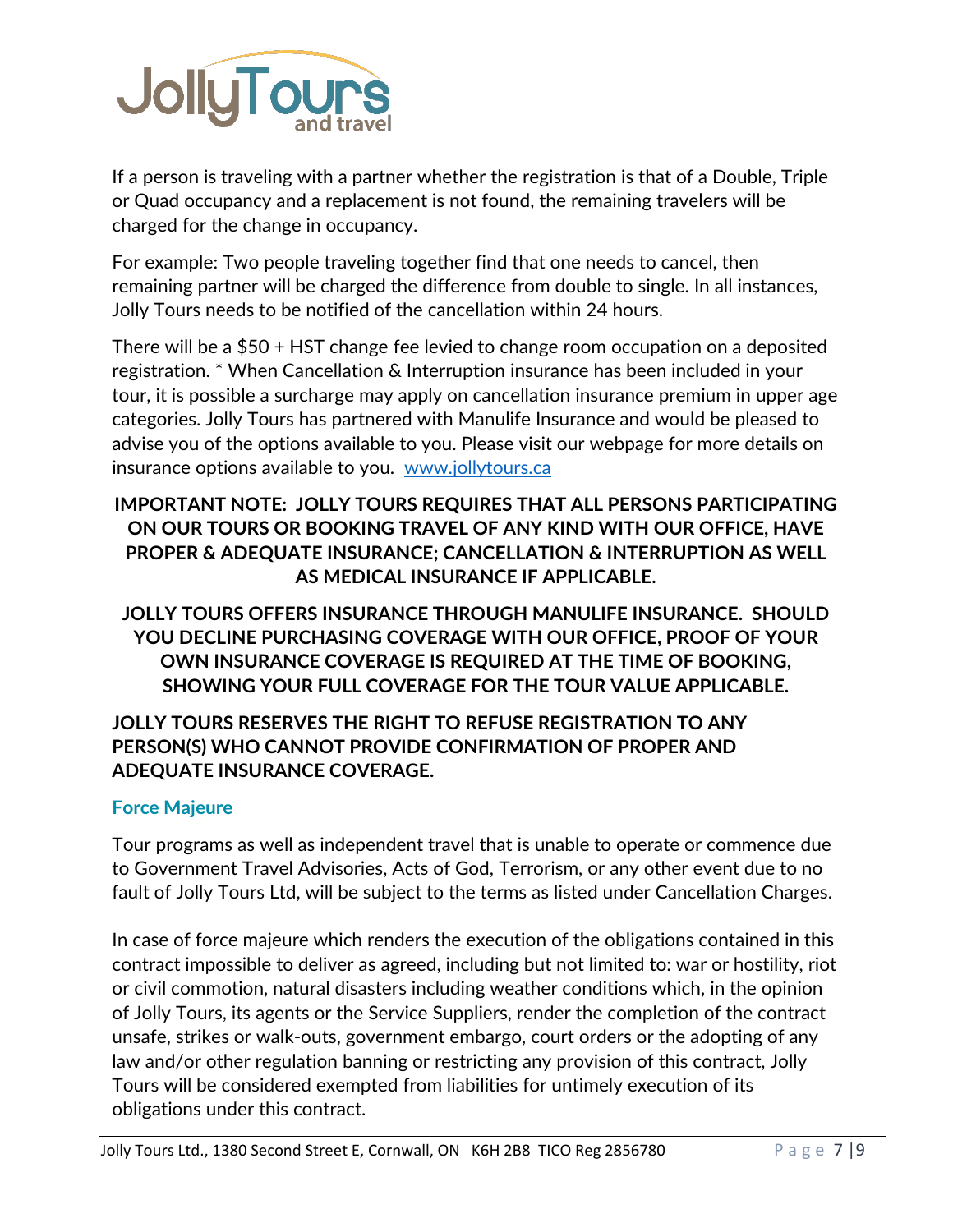

## **Cancelled Tours**

Occasionally there are not enough registrants booked on a tour's departure date and the tour may have to be cancelled. If a tour must be cancelled, Jolly Tours is committed to cancelling the tour at minimum 30 days prior to departure and each passenger booked will receive a full refund as paid. Tours unable to operate due to Travel Advisory, Acts of God, Terrorism, or any other event and no fault of Jolly Tours, will be subject to the terms as listed under Cancellation Charges. Please refer to the Force Majeure section.

#### **Services not provided by Jolly Tours Ltd.**

Passengers who are not travelling on our full tour itinerary as outlined by Jolly Tours Ltd., or passengers who are booking their own transportation and/or are taking a tour on a land only basis, assume full responsibility for any cancellation penalties or extra expenses incurred on airfares, train tickets, etc. due to cancellation or alteration of the itinerary in any way, by Jolly Tours Ltd.

## **Tours in Conjunction with Other Operators**

Prices, terms, conditions, scheduling changes, deposits, refunds, and all other matters advertised in conjunction with other tour operators and cruise lines are subject to the terms and conditions as published by each operator and are subject to changes / cancellations with notice. Jolly Tours partners with and contracts with many third-party suppliers who may provide travel services such as flights, cruises, hotels, transfers, sightseeing, car rentals or other activities included in your tour. Jolly Tours makes every effort to deal with only the most reputable suppliers, but Jolly Tours is not responsible for any acts and / or omissions by any third-party suppliers, their employees, representatives, or agents. Jolly Tours is not responsible for any schedule changes, re-routing or changes related to any cruise itineraries, flight schedules, hotels, changes in itineraries, where applicable. Living standards and practices at destination as well as the standards and conditions with respect to the provision of services and accommodations may differ from those found in Canada.

\* Each end supplier and Jolly Tours Ltd. reserve the right to re-instate a fuel supplement or price change due to currency fluctuation changes for all guests at any time.

Any EBB Bonus's offered by third partner supplies can be withdrawn at any time.

\*\* For all programs involving Air, guests are personally responsible for the cost of any baggage fees with the airline(s) unless noted in the tour inclusions as otherwise.